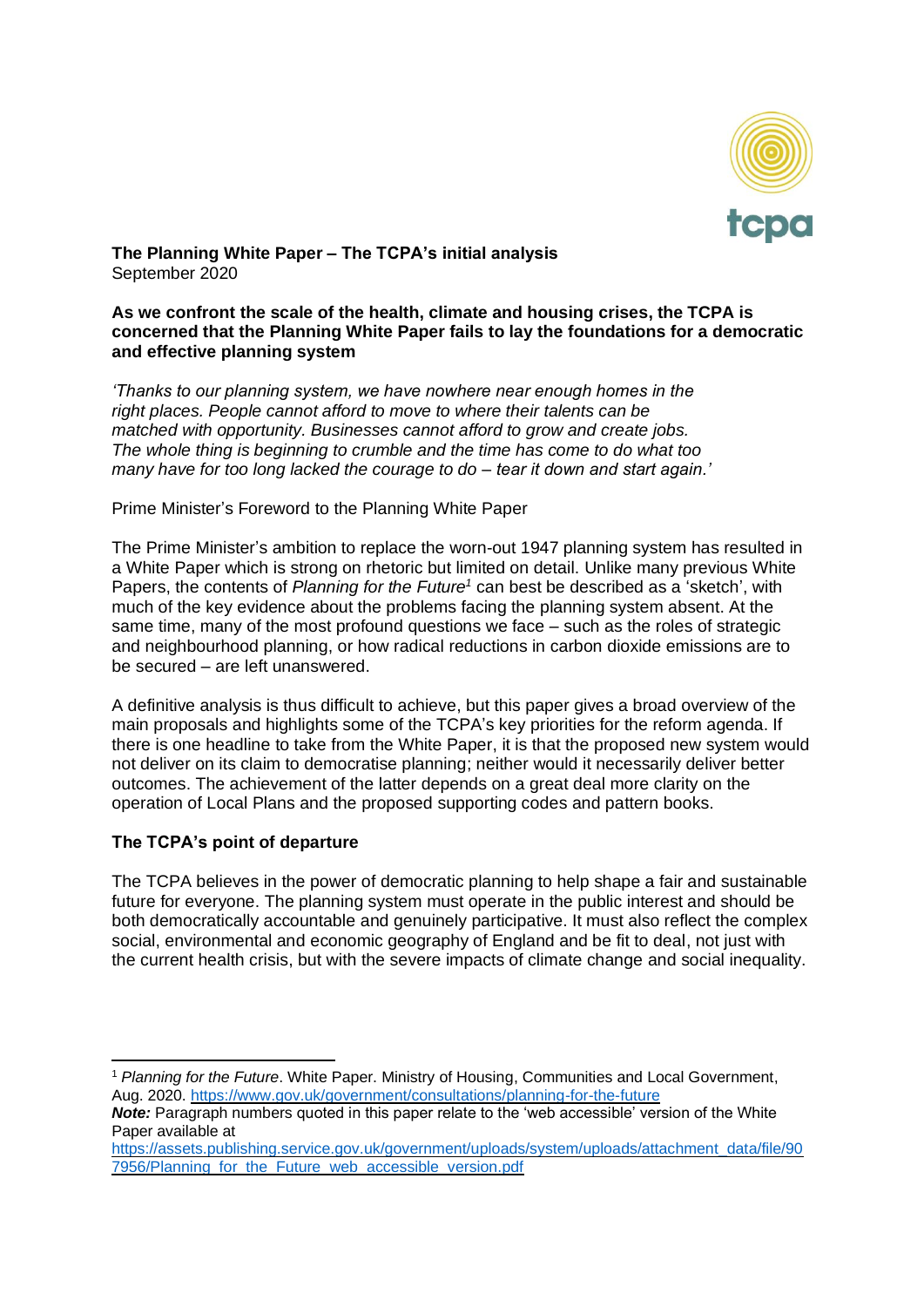The TCPA has long advocated the need to change the current system based on these principles, and through the Raynsford Review<sup>2</sup> has set out in detail how these changes should be implemented. The Review involved detailed evidence-gathering and a lengthy process of listening to voices from across all sectors, and its Final Report sought a system that would simultaneously deliver greater democracy and greater efficiency with the least possible disruption to the delivery of new homes. The TCPA remains committed to this positive, evidenced and measured pathway to planning reform.

The TCPA has been strongly critical of aspects of the government's planning reforms, and particularly the widespread expansion of permitted development, which has led to extremely poor housing standards that damage people's health. Its campaign for a Healthy Homes Act<sup>3</sup> reflects the vital need to secure minimum standards in new homes and rebuild the link between how we plan and design places to secure the health and wellbeing of communities. The TCPA is concerned that the government's reform agenda will undermine attempts to secure these much-needed minimum standards.

## **Major themes**

The Planning White Paper continues the decade-long trend of 'streamlining' the planning system. In practice, this means marginalising the voice of local communities and local government. Furthermore, the White Paper does not give clear commitments to the minimum safeguards for people and the environment that the TCPA has long advocated. While there are aspects of the White Paper agenda which the TCPA would support, taken as a whole it is not a sound basis for future reform. The government needs to think again and take the time to fully examine the existing evidence about the real problems of the planning system; and then build a measured and consensual platform for future reform that will help to tackle the health, climate and housing crises.

## **The need for evidence**

The first 21 pages<sup>4</sup> of the White Paper set out the government's case for radical reform and the broad objectives that should guide those changes. The most striking feature of these pages is the highly selective use of evidence about the problems confronting the current system. There is no effective discussion of the intensive reviews of the planning system that have been conducted in recent years, from Kate Barker's review in 2004<sup>5</sup> to Oliver Letwin's review in 2019.<sup>6</sup> The lessons provided by this rich evidence base are neither considered nor reflected in the White Paper's recommendations.

<sup>2</sup> *Planning 2020 – Final Report of the Raynsford Review of Planning in England*. TCPA, Nov. 2018. <https://www.tcpa.org.uk/Handlers/Download.ashx?IDMF=30864427-d8dc-4b0b-88ed-c6e0f08c0edd>  $3$  Details of the TCPA's Healthy Homes Act campaign are available at

<https://www.tcpa.org.uk/healthy-homes-act>

<sup>&</sup>lt;sup>4</sup> As noted above, paragraph numbers quoted in this paper relate to the 'web accessible' version of the White Paper, available at

[https://assets.publishing.service.gov.uk/government/uploads/system/uploads/attachment\\_data/file/90](https://assets.publishing.service.gov.uk/government/uploads/system/uploads/attachment_data/file/907956/Planning_for_the_Future_web_accessible_version.pdf) 7956/Planning for the Future web accessible version.pdf

<sup>5</sup> K Barker: *Barker Review of Land Use Planning Final Report – Recommendations*. Barker Review of Land Use Planning, Dec. 2004.

[https://assets.publishing.service.gov.uk/government/uploads/system/uploads/attachment\\_data/file/22](https://assets.publishing.service.gov.uk/government/uploads/system/uploads/attachment_data/file/228605/0118404857.pdf) [8605/0118404857.pdf](https://assets.publishing.service.gov.uk/government/uploads/system/uploads/attachment_data/file/228605/0118404857.pdf)

<sup>6</sup> O Letwin: *Independent Review of Build Out. Final Report*. Cm 9720. Letwin Review Report. Oct. 2018.<https://www.gov.uk/government/publications/independent-review-of-build-out-final-report> –

while the Letwin Review is referenced once, the analysis and recommendations of the Review are not considered in the White Paper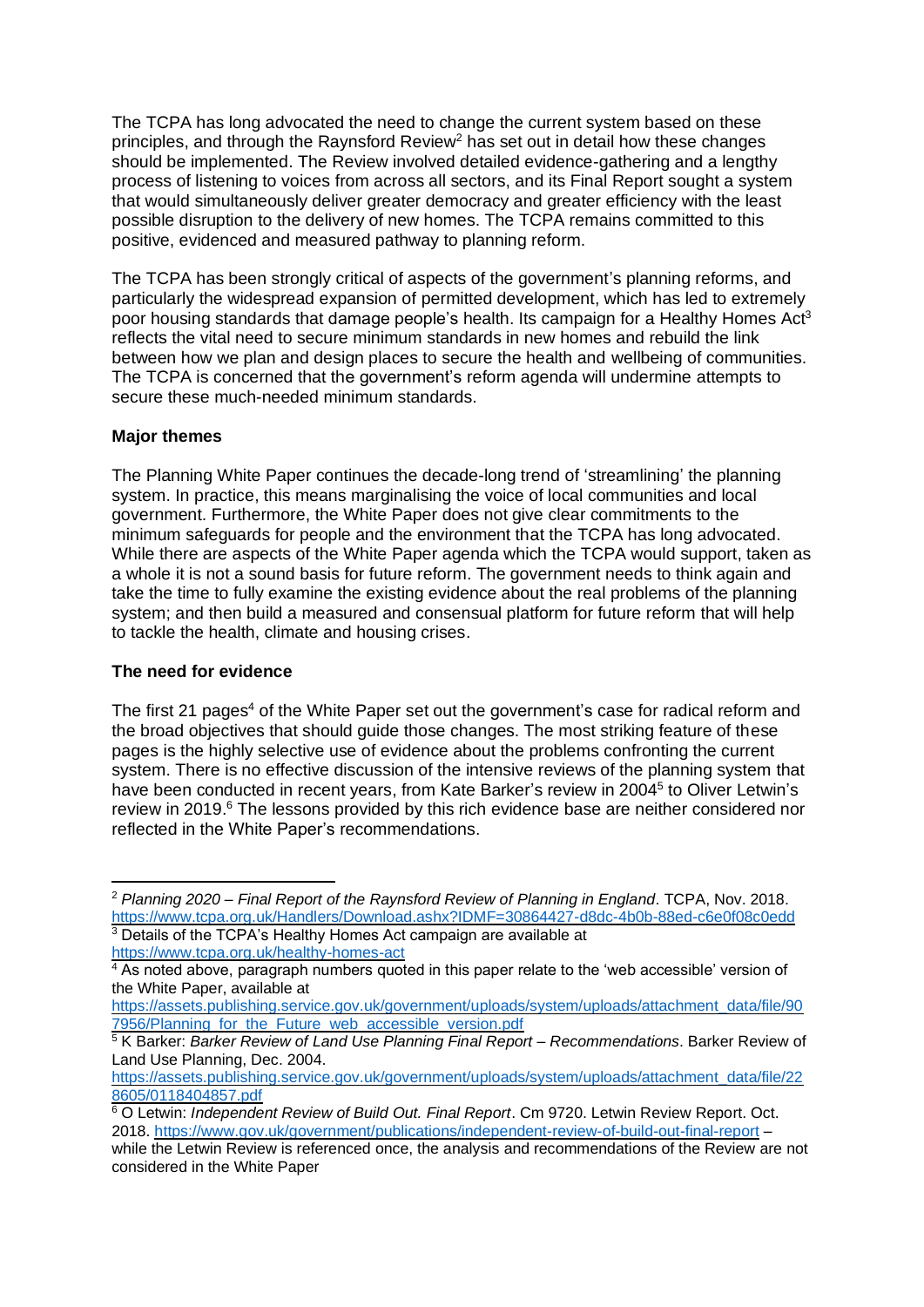The lack of analysis of previous reviews and the failure to digest the government's own evidence on the performance of the existing system, most notably on the outcomes of permitted development,<sup>7</sup> has a knock-on effect on the coherence of the White Paper's recommendations. There is no shortage of available evidence on the real problems facing the planning system, nor on the merits or otherwise of zonal planning. <sup>8</sup> But the White Paper criticises planning for problems it does not have – such as the production of housing *consents* – and fails to identify those problems it does have – primarily insufficient powers to *de-risk development* and *drive delivery*. There is no recognition of the contribution of ten years' worth of planning reform measures to the current problems – and particularly of how the lack of strategic planning has made Local Plan preparation extremely problematic.

The White Paper does undeniably offer strong rhetoric about good design, beauty, and democratisation. But there is a very significant gap between that rhetoric and the detail of the proposals set out under its 'three pillars'. In short, many of the claimed benefits of the changes are not matched against the precise proposals. This leads to a palpable tension between the White Paper's claims on issues such as democratisation and the specific proposals it contains, which clearly reduce accountability and participation.

## **The scope of the White Paper**

Overall, the White Paper focuses on the Local Plan and development management regimes, predominately in terms of housing. The other big themes are proposed changes to Section 106 agreements and the Community Infrastructure Levy (CIL).

While there are major gaps between the aspirations of the White Paper and its specific provisions, there are also major parts of the planning system which are not discussed. For example, the White Paper proposes the abolition of the 'duty to co-operate',<sup>9</sup> but is silent on the kind of effective strategic planning mechanisms for infrastructure, homes or flood risk that might replace it.<sup>10</sup> While there are genuine differences of opinion about precisely what strategic planning framework should exist in England, there is a broad consensus that regional and sub-regional planning are vital to an effective system. The White Paper is also silent on its relationship with a national planning framework, including the National Infrastructure Strategy, and on all the compelling evidence produced by the 2070 Commission.<sup>11</sup> Certainly, no new planning system can succeed without resolution of the strategic question.

Meeting housing needs will always be a priority for the planning system, but it is not the only challenge that we face. The White Paper is particularly weak on reductions in carbon dioxide emissions in relation to zero-carbon homes. Nor is there any discussion of the rich seam of

<sup>7</sup> B Clifford, P Canelas, J Ferm, N Livingstone, A Lord and R Dunning: *Research into the Quality Standard of Homes Delivered through Change of Use Permitted Development Rights*. University College London/University of Liverpool, for Ministry of Housing, Communities and Local Government, Jul. 2020.

[https://assets.publishing.service.gov.uk/government/uploads/system/uploads/attachment\\_data/file/90](https://assets.publishing.service.gov.uk/government/uploads/system/uploads/attachment_data/file/902220/Research_report_quality_PDR_homes.pdf) [2220/Research\\_report\\_quality\\_PDR\\_homes.pdf](https://assets.publishing.service.gov.uk/government/uploads/system/uploads/attachment_data/file/902220/Research_report_quality_PDR_homes.pdf)

<sup>8</sup> Part of this evidence was published in *The Wrong Answers to the Wrong Questions*. Report by an independent group of planning academics. TCPA, Aug. 2020. [https://www.tcpa.org.uk/the-wrong](https://www.tcpa.org.uk/the-wrong-answers-to-the-wrong-questions)[answers-to-the-wrong-questions](https://www.tcpa.org.uk/the-wrong-answers-to-the-wrong-questions)

<sup>9</sup> Within 'Proposal 3', para. 2.19

 $10$  Para. 2.26 suggests that combined authorities may have a role in this but offers no detail on how this will fit with Local Plans

<sup>11</sup> *Make No Little Plans: Acting at Scale for a Fairer and Stronger Future*. Final Report. UK2070 Commission, Feb. 2020. [http://uk2070.org.uk/wp-](http://uk2070.org.uk/wp-content/uploads/2020/04/Declaration_of_Intent_Brochure.pdf)

[content/uploads/2020/04/Declaration\\_of\\_Intent\\_Brochure.pdf](http://uk2070.org.uk/wp-content/uploads/2020/04/Declaration_of_Intent_Brochure.pdf)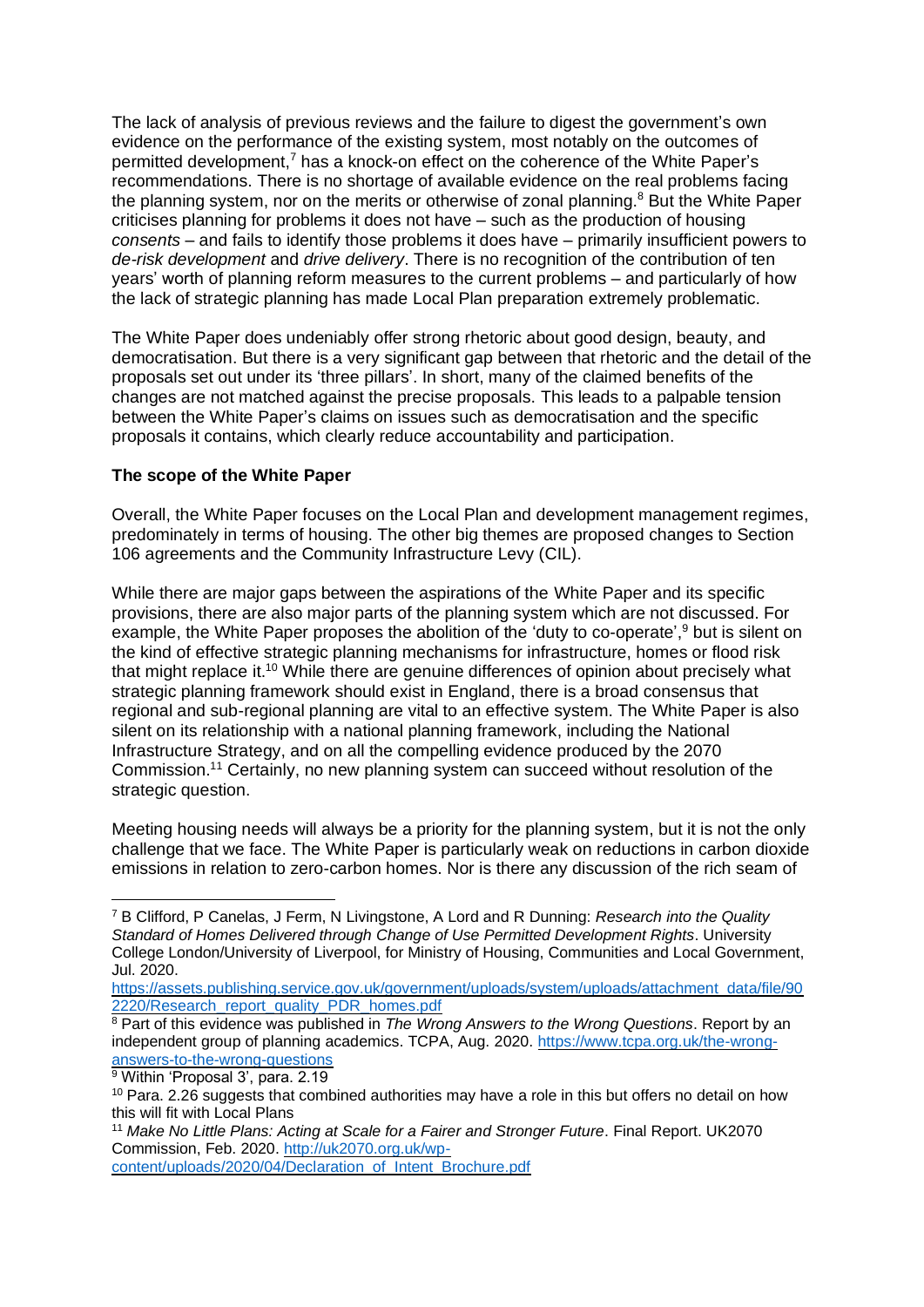thinking on climate adaptation and of the need to potentially extend the planning regime to deal with upland land management in order to secure flood resilience. There are a multitude of other issues which are not dealt with through the White Paper's definition of three types of planning zones. In some areas housing growth will be priority, but in others action on health inequality or the relocation of communities in order to respond to sea level rise will be the dominant planning priority. The designation of zones needs to reflect the diversity of our geography and the wide variety of issues relevant to creating successful places.

The other major omission from the White Paper is detailed discussion of the barriers and solutions to effective housing *delivery*. Only one tangible delivery proposal, focused on diversifying the housebuilding sector, is included, but this does not guarantee an increase in new housing on the ground. Both Development Corporations and Development Consent Orders are mentioned,<sup>12</sup> but with no elaboration of how they might fit into the new system. The Letwin Review is also mentioned,<sup>13</sup> but its detailed recommendations are not considered and do not feature in the White Paper proposals. The actions put forward in the White Paper will not, on their own, lead to any increase in housing delivery.

## **What kind of planning system does the White Paper propose?**

Before the publication of the White Paper, much was made of the importance of international comparisons, but it is hard to find any direct parallel with the new system that White Paper sketches out. It can be most accurately described as a hybrid, based on three ideas:

- a residualised form of discretionary planning, functioning to a greater or lesser degree in all the three proposed planning zones ('Protected', 'Renewal' and 'Growth' areas – see below);
- a form of codified zonal planning, operating in 'Growth' and 'Renewal' areas; and
- straightforward deregulation, in the form of permitted development, which will exist across all three zones.

The framework created by the White Paper is a collision between the existing discretionary system and a codified framework. There is no evidence to suggest that such a system will necessarily produce better outcomes, but it is undoubtedly true that it will be procedurally complex.

## **How would the new system work?**

The White Paper presents<sup>14</sup> an indication of how Local Plans and development management would change but does not provide a definitive decision-making pathway that is easy to grasp. However, the system rests on the designation of three zones. Each zone would have a different regime for consent – with what, in fact, amounts to three distinct planning regimes for England:

• 'Protected areas', or zones, would be designated locally, but based on government guidance, <sup>15</sup> and the traditional development management process would apply. In so far as policy would need to be applied to development management decisions it would be set out nationally in a set of development management policies.<sup>16</sup> These zones would not be protected in the literal sense, because anyone could apply for planning permission for any scale of development. Nor would the current planning system simply apply, since decisions would be based on nationally described

<sup>&</sup>lt;sup>12</sup> Paras 5.8-5.9 and para. 2.32, respectively

<sup>13</sup> Para. 2.58

<sup>14</sup> In 'Proposal 5'

<sup>15</sup> Para. 2.8, bullet 3

<sup>16</sup> Para. 2.13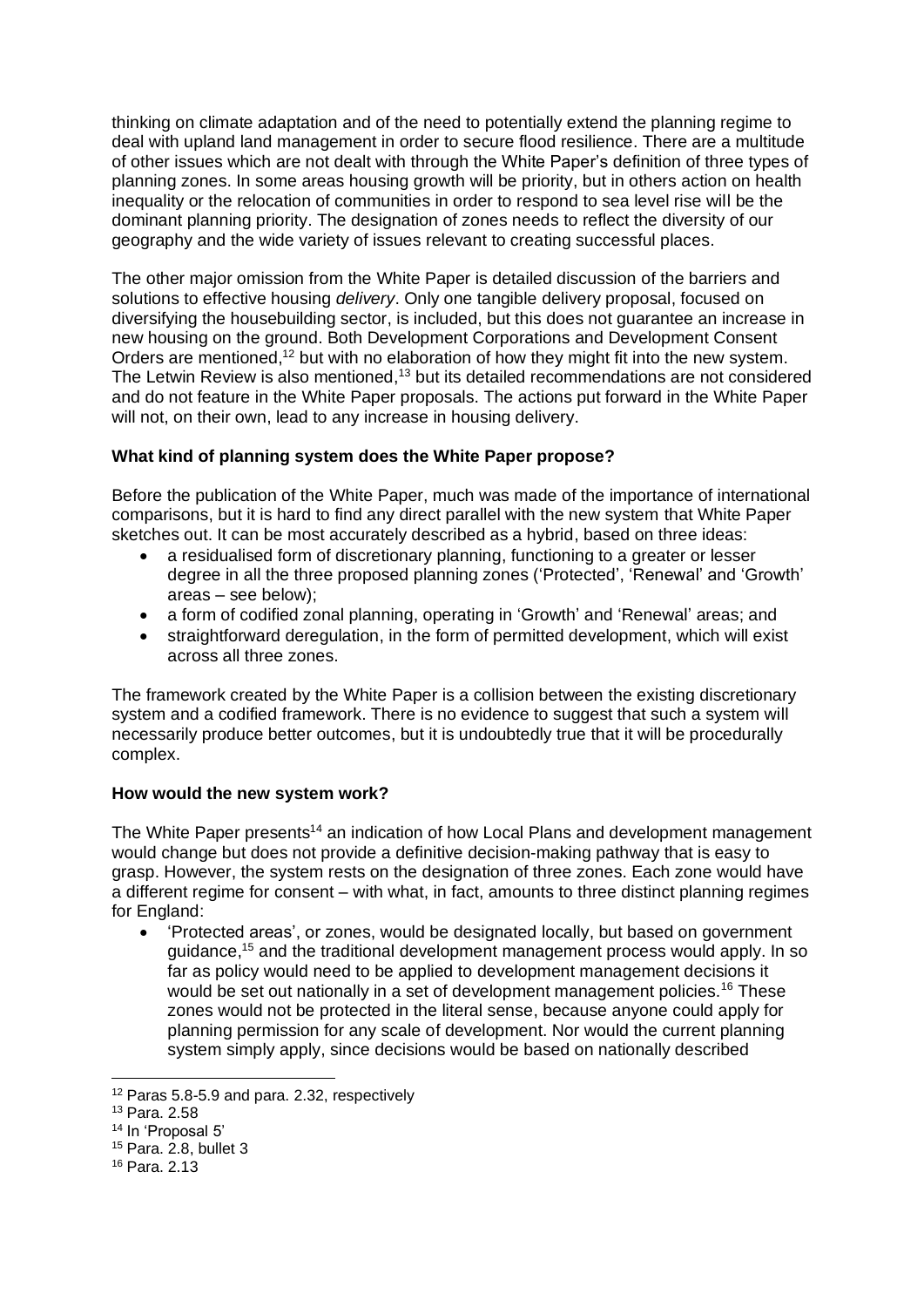development management policies. Outcomes for communities would depend entirely on the quality of those policies. Since the White Paper gives no sense of the scope or content of these national policies, it is not possible to form a judgement on their merit.

- 'Renewal areas' would feature a complex mixture of permitted development, permission in principle, and traditional development management. For some forms of development, design codes and patent books would determine the outcome of 'gentle densification'.
- 'Growth areas' would see permission given 'automatically'<sup>17</sup> at the plan stage, so that development would have planning permission subject to compliance with national and, where they exist, locally prepared design codes and pattern books. The White Paper is unclear about how the details of submissions would be checked for compliance with these codes before development takes place. Proposal 5 suggests three radically different routes for final consent: a 'reformed' reserved-matters stage, a Local Development Order (LDO), and the use of the national infrastructure planning regime. The latter course, through a Development Consent Order, seems a wholly inappropriate mechanism if the principle of consent has already been established in the plan.

It is impossible to judge how a reformed reserved-matters process would work because the White Paper offers no detail about what this 'reform' might mean. This is a fundamental point, because there is an immense difference between, on the one hand, a system in which outline permission is confirmed in the plan but a reservedmatters application is necessary before development can proceed and, on the other, a process in which automatic permission is granted in an LDO subject to a mechanistic compliance test. The latter system is more like a prior-approval process since the development prescribed in the LDO is permitted. Crucially, the current reserved-matters application system still allows some democratic oversight over a range of design and delivery issues.

Significantly, the certainty that the White Paper claims for the three-zone system is clearly undermined by provisions which allow developers to submit applications contrary to plans and codes in Growth areas.<sup>18</sup>

There are numerous questions about the detailed operation of this new system which the White Paper does not fully address. One matter of particular concern is the government's continuing belief that principle and detail can easily be separated in planning decisions. This can never be the case, because the principle of the suitability of a site depends entirely on the detailed impacts the proposal may have. To understand whether, in principle, development should take place, one first has to understand this detail. This is a practical reality, and so, if permission is to be given in principle in plans, then plans will require much more detailed site assessment processes. While national data sets can speed up this process, only detailed site investigations can ultimately reveal the suitability of a site in terms of archaeology, ecology, and flood risk.

It is also significant that, taken together, the new system would give developers certainty on land allocation while allowing them to retain the ability to submit applications speculatively, to be determined by national policy, and by local design guides where they exist. The developer's right to appeal against refusal decisions would also be retained. There can be no doubt that in principle this new system, including the parallel extension of permitted development rights, would give maximum benefit to the developer and minimum benefit to

<sup>17</sup> Para. 1.16, bullet 1

<sup>18</sup> Para. 2.41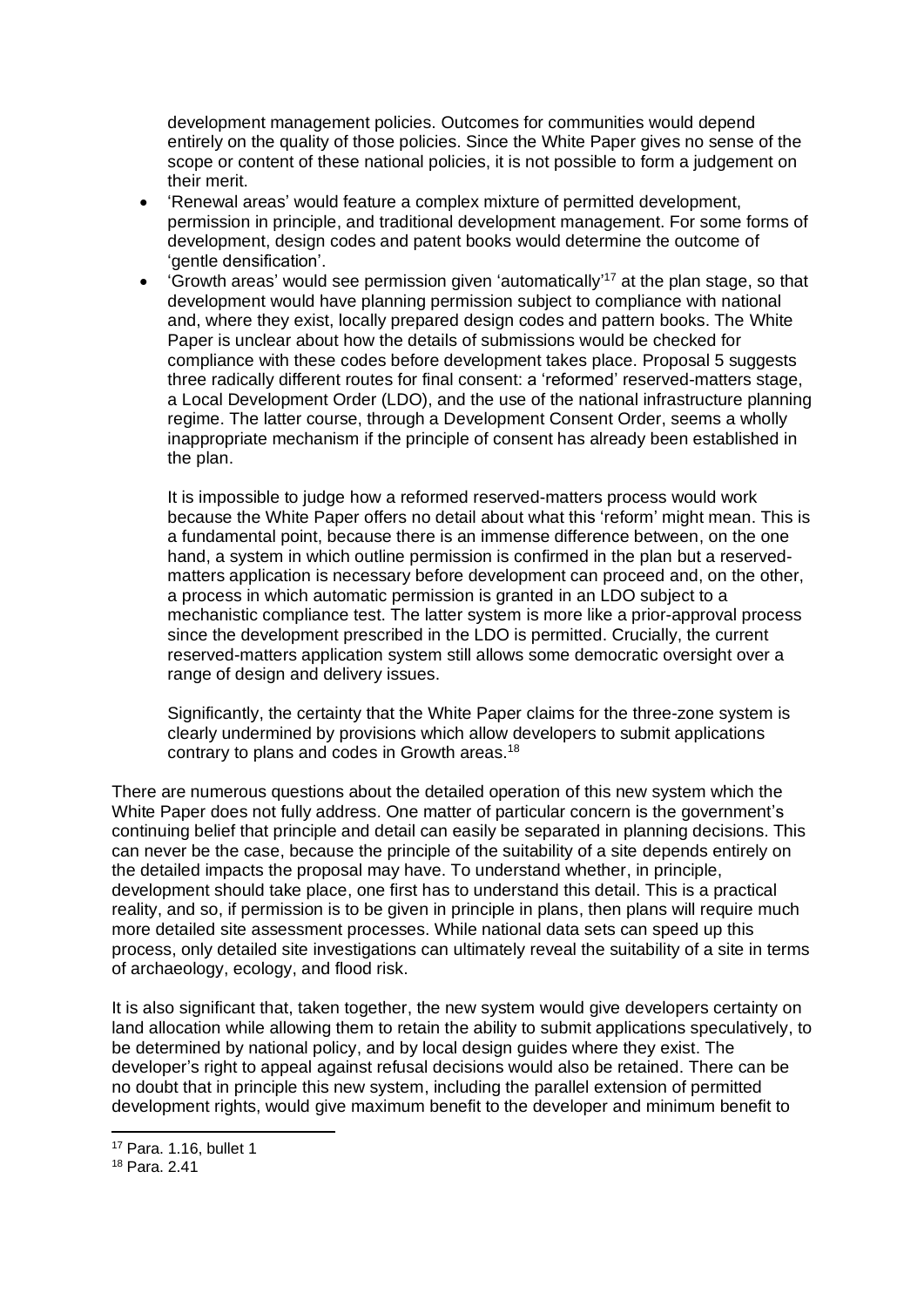communities. There is a grave risk of creating a system in which the current asymmetry in favour of the development sector is even more entrenched within the structure of local planning. A *genuinely* codified zonal system, in which development is allowed only if it complies with a code, has the disbenefit of inflexibility, but it would at least offer the benefit of a level playing field of certainty for all parties.

The impact that this new regime would have on democratic accountability is discussed below, but the degree to which the system may or may not produce better outcomes hangs entirely on the ability of national and local codes and pattern books to reflect all the considerations necessary to create healthy, sustainable places. This also requires the handling of detailed evidence on, for example, health impacts and carbon dioxide emissions in the formulation of plan – which then has to translated into defined action in development plan policy to, for example, deliver the necessary reductions in carbon dioxide emissions. However, the White Paper is completely silent on how such evidence streams can be made effective, particularly when some decisions would be made against nationally determined development management policy.

The White Paper implies that design codes could be part of the development plan – or prepared as a Supplementary Planning Document (SPD). Clarity is needed on the government's preferred approach because SPDs do not have the legal weight of the development plan and offer no legal rights for communities to participate in their preparation. The White Paper does not set out the scope of these codes beyond a broad emphasis on aesthetic design, stating that guides and codes would 'reflect local character and preferences about the form and appearance of development'. <sup>19</sup> There is no discussion of standards on space, light and freedom from pollution, which are all crucial to people's physical health. *In practice, in order to shape a system in which no discretion is allowed at the final permitting stage, codes would have to be carefully evidenced and*  **very detailed.** It is extremely doubtful whether they could ever be made 'machinereadable',<sup>20</sup> because many issues in planning are and will remain a matter of judgement and interpretation.

Since the White Paper clearly states<sup>21</sup> that plans will be two-thirds shorter than they are now, it is hard to see how they will be the locus for creative place-making. If codes and pattern books are to have a determinative role in decision-making, they must be formally part of the development plan, not least to avoid endless arguments in the courts about their role in the permitting stage. If they have such legal weight, they must in turn be subject to proper evidence and assessment, fully independently tested, and subject to democratic oversight and citizens' rights.

At no point does the White Paper make a credible case that the three-zone system will necessarily improve the outcomes of planning – this depends on information which the White Paper simply does not contain. *Crucially, a great deal of development in both rural*<sup>22</sup> and *urban locations will be subject to existing permitted development rights and therefore will sit beyond the meaningful control of design codes and pattern books.*

#### **Neighbourhood Plans**

<sup>19</sup> Para. 2.14

<sup>20</sup> Para. 2.15

<sup>21</sup> Para. 1.16, bullet 2

<sup>&</sup>lt;sup>22</sup> Class Q – agricultural buildings to dwellinghouses. The Town and Country Planning (General Permitted Development) (England) Order 2015.

https://www.legislation.gov.uk/uksi/2015/596/schedule/2/part/3/crossheading/class-q-agriculturalbuildings-to-dwellinghouses/made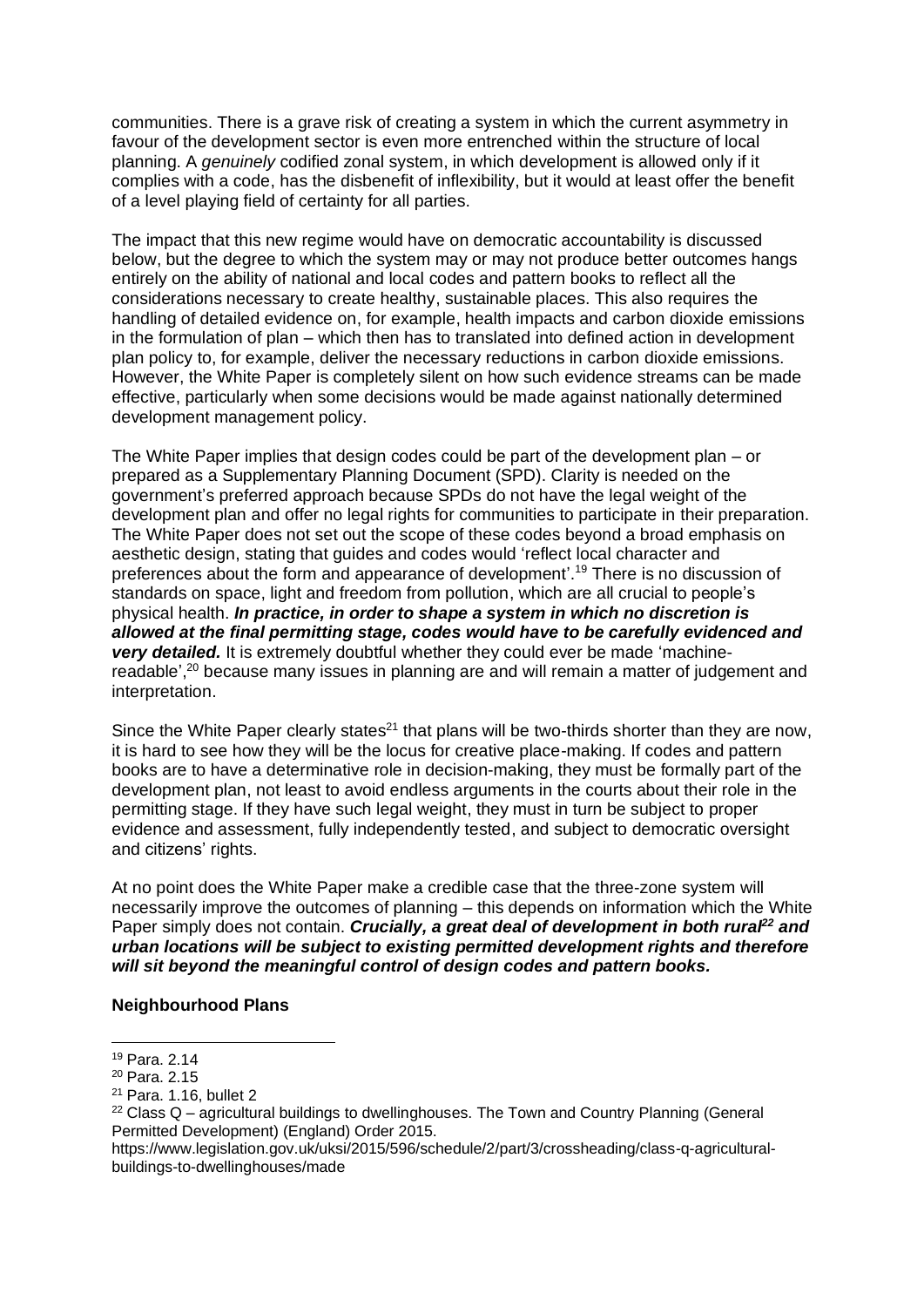The current planning system is a product of the reforms that this government has applied to the system over the last decade. That reform process was initiated on the basis that planning was too 'top down' and not sensitive enough to local needs. Neighbourhood planning was the flagship response to that concern and has been heavily promoted by government. However, it is unclear how Neighbourhood Plans would fit into the new threezone system.<sup>23</sup> The White Paper does state that the government 'thinks' such plans should be retained, but there is a lack of clarity about the scope and power of such plans in decision-making. The degree to which neighbourhood planning has a meaningful role will depend on which zone one happens to live in, but with national design codes and centralised development management policy there appears to be little or no logical role for Neighbourhood Plans beyond contributing to local design guides. Clarification on the status and scope of Neighbourhood Plans is a vital pre-condition for the reform process.

## **More democracy or less?**

Four elements have to operate successfully together in order to ensure that there is a democratic planning system:

- Direct democracy through referendum, which operates for Neighbourhood Plans where they exist.
- Representative democracy has to operate at national and local levels to ensure that decisions are ultimately accountable to the whole electorate.
- Participative democracy has to ensure that communities have a real measure of power to co-create decisions.
- Finally, citizens must have defined civil rights to ensure that their participation is meaningful – for example, rights to information, rights to be heard when policy is made, and rights to challenge decisions on public interest grounds.

Aspects of these four elements do currently exist in local planning, but there is no doubt that there is a pressing need for change in order to rebuild public trust. *The problem is that far, from 'democratising planning', <sup>24</sup> the White Paper positively reduces democratic accountability and the individual rights of the citizen to participate.* There are three key reasons for this:

• The key decision on the approval of new development in growth zones would shift to the plan-making stage. The traditional process of politicians deciding planning applications, with opportunities for the public to make representations, would effectively be at an end. In paragraph 1.16, third bullet point, the White Paper says this about the process:

'*Our reforms will democratise the planning process by putting a new emphasis on engagement at the plan-making stage. At the same time, we will streamline the opportunity for consultation at the planning application stage, because this adds delay to the process and allows a small minority of voices, some from the local area and often some not, to shape outcomes.'*

In the zone where most large-scale development takes place communities would have fewer opportunities for democratic input than is currently the case.

• The White Paper suggests, in paragraph 2.48, under 'Stage 4', that people's right to be heard in person will be changed. It states that planning inspectors will now have

<sup>23</sup> Para. 2.56

 $24$  Para. 1.16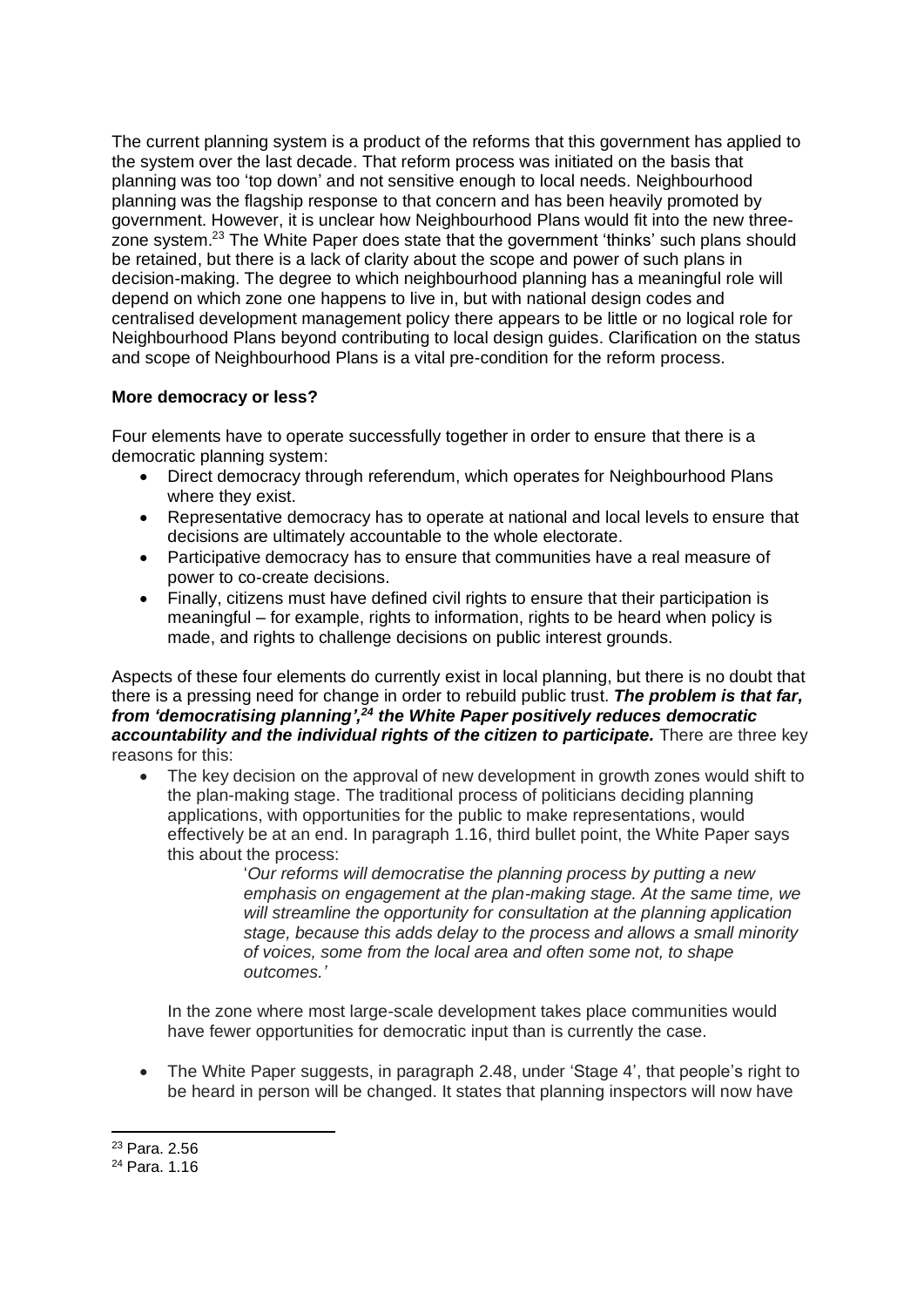discretion over what form an objector's representations might take. Under paragraph 2.53, which is an alternative option to the proposal in paragraph 2.48, the White Paper suggests that any form of 'right to be 'heard' might be removed.

The right to be heard under Section 20 (6) of the 2004 Planning Act is the only clear civil right that exists in the planning process for the individual citizen. It includes the important phrase: 'Any person who makes representations seeking to change a development plan document must (if he so requests) be given the opportunity to appear before and be heard by the person carrying out the examination.' This allows an individual to appear in front of an inspector and exercise other opportunities to ask questions of witnesses. This opportunity for the public to interrogate the evidence is absent from the major infrastructure regime but crucial to any meaningful opportunity to participate. So the opportunity to appear at a public inquiry is to be replaced with the opportunity for inspectors to have a telephone conversation with the citizen, or ask for further written comments, if they choose to do so. This is not an increase in democratisation. The right to be heard in person is even more important because development plans will become the only meaningful opportunity for community engagement.

• *The White Paper does not provide a single new right for community participation or a single new opportunity for democratic involvement in the plan-making process, but rather reduces both rights and opportunities to participate.* There is no basis to the claim that this new system would 'democratise' planning. The only additional opportunity would come from the White Paper's hunch that digitising information will encourage community participation. Digital information can potentially lead to a more openness and would, hopefully, make planning more accessible, but *it does nothing on its own to give communities more control*  **over their future**. That is only secured through clear democratic processes and clear individual civil rights.

## **The national 'Infrastructure Levy'**

The question of a national infrastructure levy as a tax based on development values deserves a paper in its own right, but it is perhaps the issue on which the White Paper's tendency to 'sketch' ideas is at its least helpful. Proposal 19<sup>25</sup> posits a new nationally prescribed Infrastructure Levy that 'would be charged on the final value of a development (or to an assessment of the sales value where the development is not sold, e.g. for homes built for the rental market), based on the applicable rate at the point planning permission is granted'.<sup>26</sup> The levy would be based on nationally established policy, but collected and spent locally. A national or variable rate might be applied.<sup>27</sup> Crucially, the White Paper is clear that the levy would increase yields for public benefit, with paragraph 1.19, bullet points 1 and 2, committing to maintaining at least if not more 'on-site' affordable housing provision.

There is no doubt that there is merit in a nationally established levy for infrastructure, which could reduce the well documented transaction costs of Section 106 agreements. It is also the case that the TCPA has long advocated the capture and recycling of land values to more effectively deliver high-quality places secured over the long term through stewardship agreements. But a national levy needs to draw on the lessons of past attempts to capture a fair share of development values and to provide clarity on precisely how the overall yield of values would be increased. There are four key initial concerns here:

<sup>25</sup> Para. 4.7

<sup>26</sup> Para. 4.9, bullet 1

<sup>27</sup> Para. 1.19, bullet 1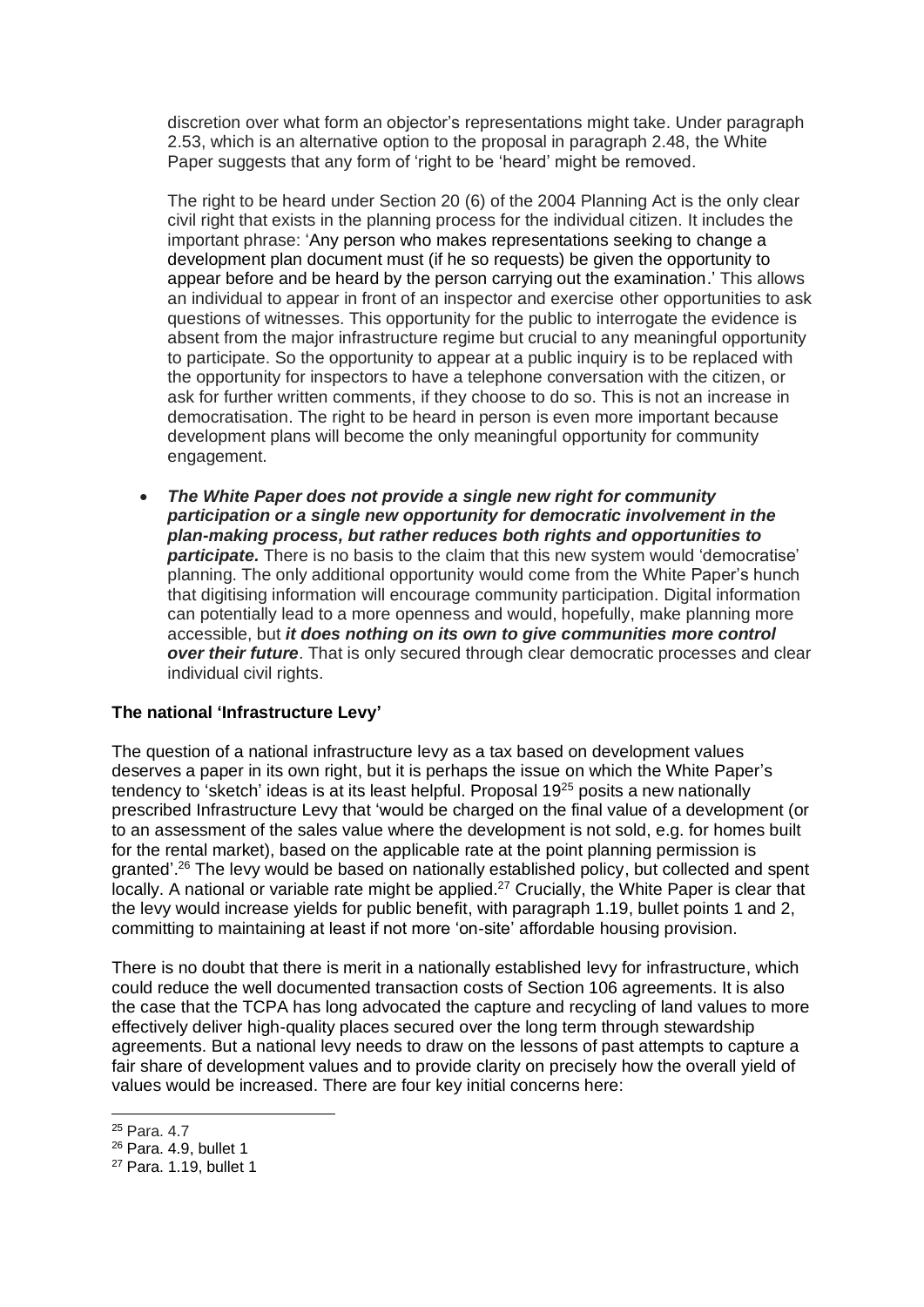- The mechanism of 'right pricing' land, where policy requirements are established upfront and then factored into land transactions, is a credible route to capturing values for public benefit. Changes in national policy and guidance on viability testing were made in 2019 to allow this mechanism to be more effectively deployed. A comprehensive economic assessment of the effectiveness of these changes is important in shaping the debate about future reform.
- In order to sustain the assertion that any new system would provide greater yields it is necessary to provide detailed modelling showing at what level the 'value-based minimum threshold'<sup>28</sup> could be set and the impact of that threshold on development values, land prices, and developer profits. Given that some factors, such as build costs, are largely fixed, the delivery of increased public benefits rests on reducing developer profits or landowner returns.
- Development values are not a money tree. Landowners will not bring land to market if they think that they can wait for more positive policy conditions – this is the history of the three previous attempts at nationally organised betterment taxation. While capital gains tax is mentioned in the White Paper, land tax stamp duty is not – and this is important, because aspects of betterment values accruing to landowners are already subject to this taxation regime. These costs, plus the wider costs of delivering better design and the proposed new legal requirements for net gain for nature, have to be met by development values which are ultimately a finite resource.
- The proposals are silent on what would happen if landowners do not wish to sell, but we can infer that public authorities would need to compulsorily purchase the land. If that were to be the case, changes also need to be made to the compulsory purchase code, at least to clarify the differing application of hope value between viability testing and compulsory purchase compensation.

*Any claim that the new Infrastructure Levy would necessarily yield more than the existing process is simply speculation without further detailed modelling which demonstrates how this will be made to happen.* One obvious problem with the current regime, noted in paragraphs 4.12 and 4.15 but not dealt with by the White Paper, is the highly spatially regressive impact of Section 106 agreements. The current system yields most in high-demand areas and therefore disadvantages lower-demand places with real regeneration needs. The Final Report of the Raynsford Review discusses how elements of betterment values could be redistributed through both capital gains tax and land tax stamp duty; and it also advocates a more focused approach to capturing land values for large-scale development through Development Corporations. These measures remain a more practicable approach to the reform of Section 106 agreements and CIL.

# **Conclusion**

The Prime Minister opens the Planning White Paper by describing the planning system as a much neglected building that now needs replacement. But this government has been the curator of this building, and during the last ten years the roof has been effectively removed through deregulation. There is, however, no sense in the White Paper of any responsibility for the impact that these changes have had on the system. The deregulation of planning goes on at pace in parallel to the Planning White Paper through the expansion of permitted development and the proposed introduction of permission in principle to major housing scheme allocations.

As a result, given its current state, maintaining the planning system in its present form is far from a desirable option. Reform of the planning system should be a non-negotiable objective if we are to have a system fit for the health, housing and climate crises that confront us. But

<sup>28</sup> Para. 4.9, bullet 3